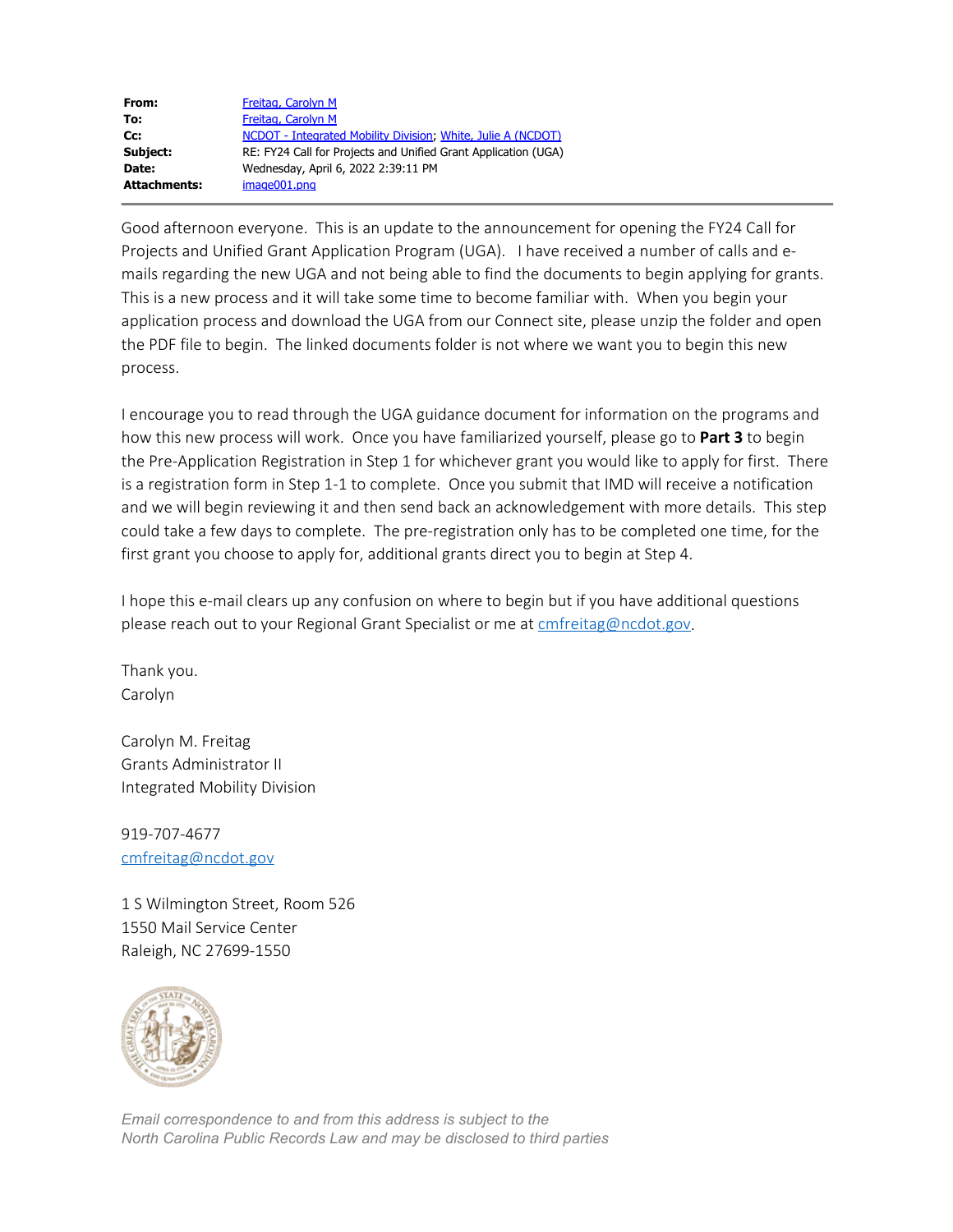**From:** Freitag, Carolyn M **Sent:** Monday, April 4, 2022 3:02 PM **To:** Freitag, Carolyn M <cmfreitag@ncdot.gov> **Cc:** NCDOT - Integrated Mobility Division <IMD\_All@ncdot.gov>; White, Julie A (NCDOT) <juliewhite@ncdot.gov> **Subject:** FY24 Call for Projects and Unified Grant Application (UGA)

Good afternoon. The Integrated Mobility Division (IMD) has posted the newly developed Unified Grant Application (UGA) Program for the FY24 Call for Projects.

## **The UGA file can be found on the Integrated Mobility Division's website under "Grants and Annual Reporting Forms". The URL for the website is:**

**<https://connect.ncdot.gov/business/Transit/Pages/Transit-Grants.aspx>**

## **The applications have also been posted in the Documents Library. The URL for the Documents Library is:**

**<https://connect.ncdot.gov/business/Transit/Documents/Forms/AllItems.aspx>.** 

The UGA is a new grant application platform which includes a 3-part application process, consisting of application-specific phases.

The UGA newly redesigned application platform process:

- Streamlines the application process by having all programs contained in one application file to download;
- Pre-register, prepare documentation, and navigate to individual grants without the need to download additional programs.
- Early FY2024 open call for projects on Monday, April 4, 2022 To prepare for the 3-part approach and additional time built in to plan for the grants and prepare and submit supporting documents, the Integrated Mobility Division (IMD) will open the

## *The Call for Projects period is Monday, April 4th and all final applications will be due in EBS on or before Friday, October 7th.*

Applications included in the FY24 Call for Projects are:

5311 Admin/Operating ConCPT Consolidation/Coordination Combined Capital\*\* Travelers' Aid 5310 Capital Purchase of Service Non-STI Expansion Vehicle